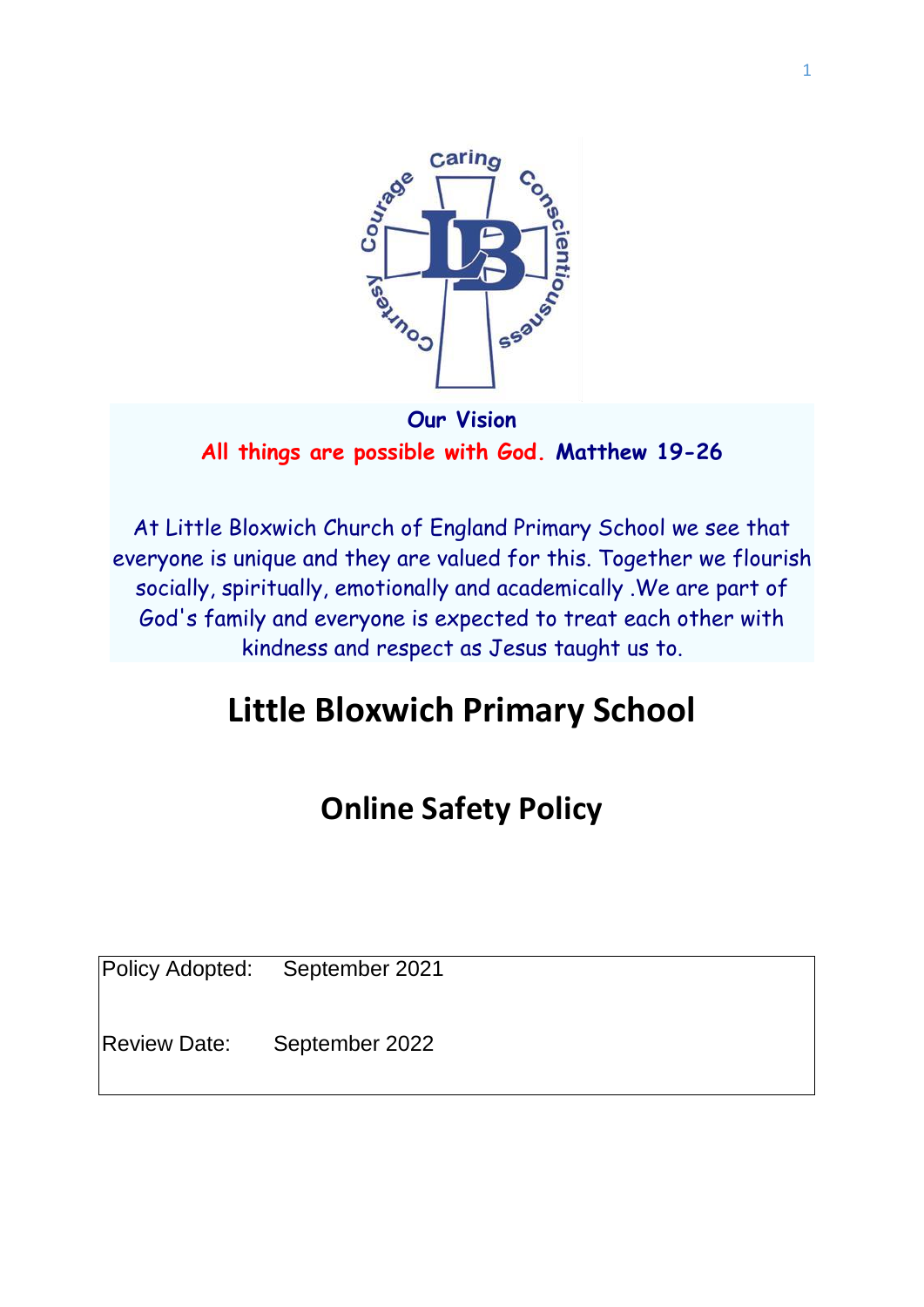Little Bloxwich Primary School prides itself on providing a safe, stimulating and engaging learning environment. All relationships within the school are built on the highest levels of respect.

At Little Bloxwich, all pupils are supported, nurtured and challenged in order that they meet their full potential.

Pupils, staff and parents feel safe within the school and know that the leaders of the school will help in any way possible.

## **The purpose of the online safety policy.**

The purpose of this policy is to ensure that all staff, parents, governors and children understand and agree the school's approach to e-safety. The policy relates to other policies including Computing curriculum, Staff Code of Conduct, Anti-Bullying, Behaviour, Safeguarding Children and Health and Safety.

#### **Writing and reviewing the online safety policy.**

Miss Oliver, Deputy Head Teacher and Deputy Designated Safeguarding Lead is the Online Safety Coordinator who will work closely with Mrs Taylor, Head Teacher and Designated Safeguarding Lead.

The Online Safety Policy and its implementation will be reviewed annually.

## **Teaching and learning**

#### **Why Internet use is important**

- The Internet is an essential element in 21st century life for education, business and social interaction. The school has a duty to provide students with quality Internet access as part of their learning experience.
- Internet use is a part of the statutory curriculum and a necessary tool for staff and pupils.

#### **Internet use will enhance learning**

- The school Internet access will be designed expressly for pupil use and will include filtering appropriate to the age of pupils.
- Pupils will be taught what Internet use is acceptable and what is not and given clear objectives for Internet use.
- Pupils will be educated in the effective use of the Internet in research, including the skills of knowledge location, retrieval and evaluation.

## **Online Safety in the curriculum**

A programme of training in online safety will be taught to children across the school from Reception to Year 6.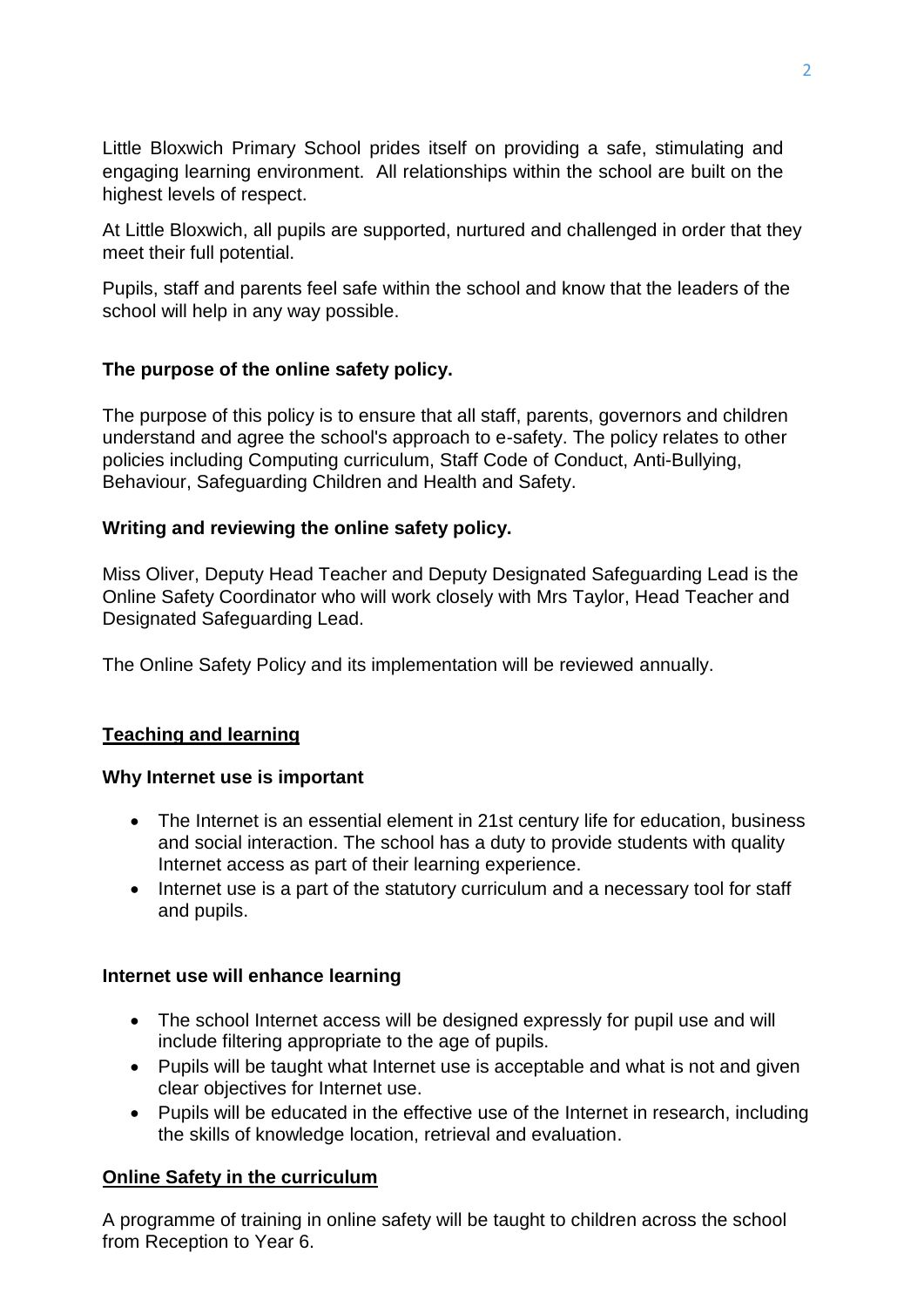#### **Early Years Foundation Stage and Key Stage 1**

At this level, use of the Internet will either be quite heavily supervised or based around pre-selected, safe websites. Children will be regularly reminded about how to always take care when clicking and to seek help/advice from an adult if they see anything that makes them unhappy or that they are unsure about. They will be encouraged to use technology safely and made aware of reporting anything suspicious to an adult. Children will be taught key skills of logging on, how to complete safe searches and what is appropriate and inappropriate.

#### **Lower Key Stage 2**

Children will now be given more opportunities to develop their digital literacy skills (e.g. sending polite and friendly messages online to other children, the need to create strong passwords etc.). They will be shown how to develop a responsible attitude towards searching the Internet and will be reminded of the need to report any concerns they have. The importance of creating strong passwords and the benefits of only joining child-friendly websites will also be taught. They will be encouraged to use technology safely and made aware of reporting anything suspicious to an adult.

#### **Upper Key Stage 2**

Children will now be encouraged to become more independent, agreeing to the acceptable use policy first, before searching for information on the Internet using a child friendly search engine, being taught the necessary skills to critically evaluate sites for accuracy and suitability. They will be supported in using online collaboration tools more for communicating and sharing ideas with others, including being taught the need for not revealing personal information to strangers. The aim is to teach them how to manage and deal with risks they encounter by themselves, whilst at the same time encouraging them to become positive users of both new and emerging technologies. They will be encouraged to use technology safely and made aware of reporting anything suspicious to an adult.

The school will monitor and enforce the policy through: e.g.

- Smoothwall monitor Monitoring- provides the most advance monitoring that is moderated by vast AI technology and human specialists. Schools are alerted immediately should an incident arise. Smoothwall monitor is the only solution of its kind that continuously builds a profile of all users, allowing the system to accurately interpret between a one-off event as well as a consistent pattern of behaviour.
- Teacher planning
- Log of any incidents: Mrs Taylor and Miss Oliver
- Online safety survey for children -
- Online safety team at Walsall Education
- Technical Staff as part of SLA agreement with LA ICT to ensure all security software, including virus software and settings are kept up to date

Every member of the school community has a duty of care to online safety as part of safeguarding. This policy deals with incidents associated with the use of technology that affects our school community.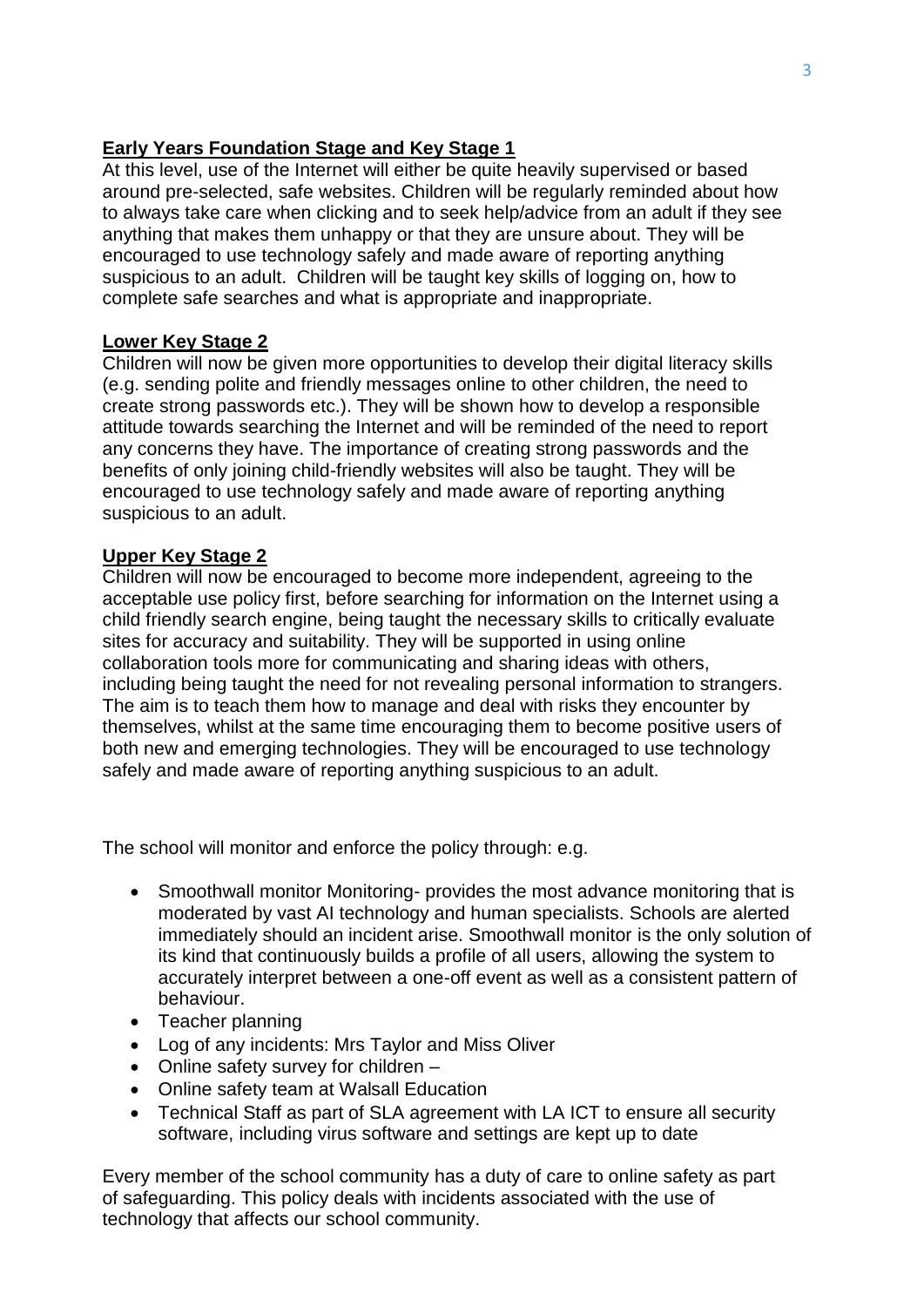The school will be responsible for ensuring that the school infrastructure / network is as safe and secure as is reasonably possible and that policies and procedures approved within this policy are implemented. It will also need to ensure that the relevant people named in the above sections will be effective in carrying out their Online safety responsibilities. Incidents that occur outside of school are covered by parent's duty of care.

## **Monitoring Software**

Smoothwall monitor is used across the network in order to

- Monitor inappropriate use of language
- Monitor internet usage Inc. words associated with the prevent agenda
- Enforce the agreement of the Acceptable Use Policy

# **Parents and Carers**

Parents / Carers play a crucial role in ensuring that their children understand the need to use the internet / mobile devices in an appropriate way. We will take every opportunity to help parents understand these issues through parents' evenings, letters, website and information about national / local Online safety campaigns. Parents and carers will be encouraged to support the school in promoting good Online safety practice and to follow guidelines on the appropriate use of:

- digital and video images taken at school events
- access to parents' sections of the website / pupil records
- their children's personal devices in the school (where this is allowed)

Where an incident occurs within school the child's parents will be given appropriate advice for the use of technology at home.

If using the internet at home:

- Pupils will be advised never to give out personal details of any kind which may identify them, their friends or their location.
- Pupils must be made aware of how they can report abuse and who they should report abuse to.
- Pupils should be taught the reasons why personal photos should not be posted on any social network space without considering how the photo could be used now or in the future.
- Pupils should be advised on security and encouraged to set passwords, to deny access to unknown individuals and to block unwanted communications.
- Students should only invite known friends and deny access to others.

# **Visitors to school**

Whilst the nature of a visitor's Internet use will clearly vary depending upon the purpose of their visit, it is still important to explain the school's expectations and rules regarding safe and appropriate Internet use to them. These differ slightly to those given to pupils to acknowledge the different situations in which visitors will likely be using the Internet:

I will respect the facilities on offer by using them safely and appropriately.

 I will not use the Internet for: personal financial gain, political purposes, advertising, personal or private business.

I will not deliberately seek out inappropriate websites.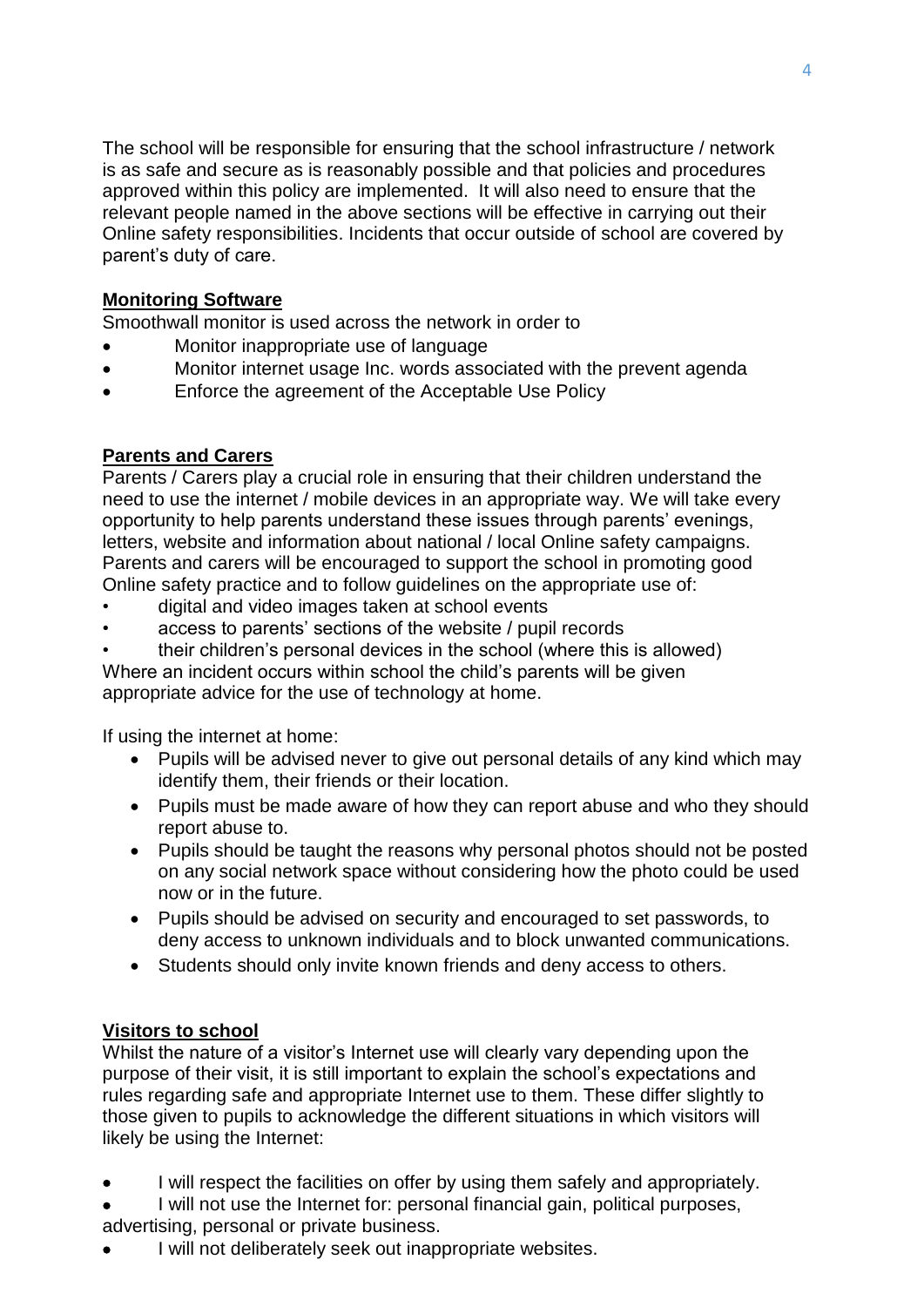I will report any unpleasant material to a member of staff immediately because this will help protect myself and others.

 I will not download/install program files to prevent data from being corrupted and to minimise the risk of viruses.

- I will be polite and respect others when communicating over the Internet.
- I will not share my login details for websites with others.

 I will not carry out personal or unnecessary printing when using the Internet due to the high cost of ink.

 I understand that the school may check my computer files and monitor the Internet sites I visit.

#### **Communication**

Pupils may only use approved electronic communication accounts on the school system. (E.g. email, blog, text) Children will be told they must immediately save and tell a teacher if they receive an offensive message.

Staff should use a school email communication for anything work related and no other email address. The forwarding of chain communications is not permitted.

#### **Mobile devices**

The use of mobile devices should not be in the classrooms especially during the school day (8.45 - 3.30) excluding lunchtimes in the staff room, and only used on school trips away from children in an emergency. Pupils who bring in mobile devices should turn off the devices when entering school, hand them into the school office for safe keeping until being return to the child at the end of the school day.

#### **Digital images in the school community -** See also Data protection policy for school

The development of digital imaging technologies has created significant benefits to learning, allowing staff and pupil's instant use of images that they have recorded themselves or downloaded from the internet. However, staff, parents / carers and pupils need to be aware of the risks associated with publishing digital images on the internet. Such images may provide avenues for online bullying to take place. Digital images may remain available on the internet forever and may cause harm or embarrassment to individuals in the short or longer term. It is common for employers to carry out internet searches for information about potential and existing employees. The school will inform and educate users about these risks and will implement policies to reduce the likelihood of the potential for harm: **•**When using digital images, staff should inform and educate pupils about the risks associated with the taking, use, sharing, publication and distribution of images. In particular they should recognise the risks attached to publishing their own images on the internet e.g. on social networking sites.

•In accordance with guidance from the Information Commissioner's Office, parents / carers are welcome to take videos and digital images of their children at school events for their own personal use (as such use is not covered by the Data Protection Act). To respect everyone's privacy and in some cases protection, these images should not be published / made publicly available on social networking sites, nor should parents / carers comment on any activities involving other students / pupils in the digital / video images. Parents will be reminded of this at the beginning of any events where they are able to take images/videos. •Staff and volunteers are allowed to take digital / video images to support educational aims, but must follow the school policy concerning the sharing,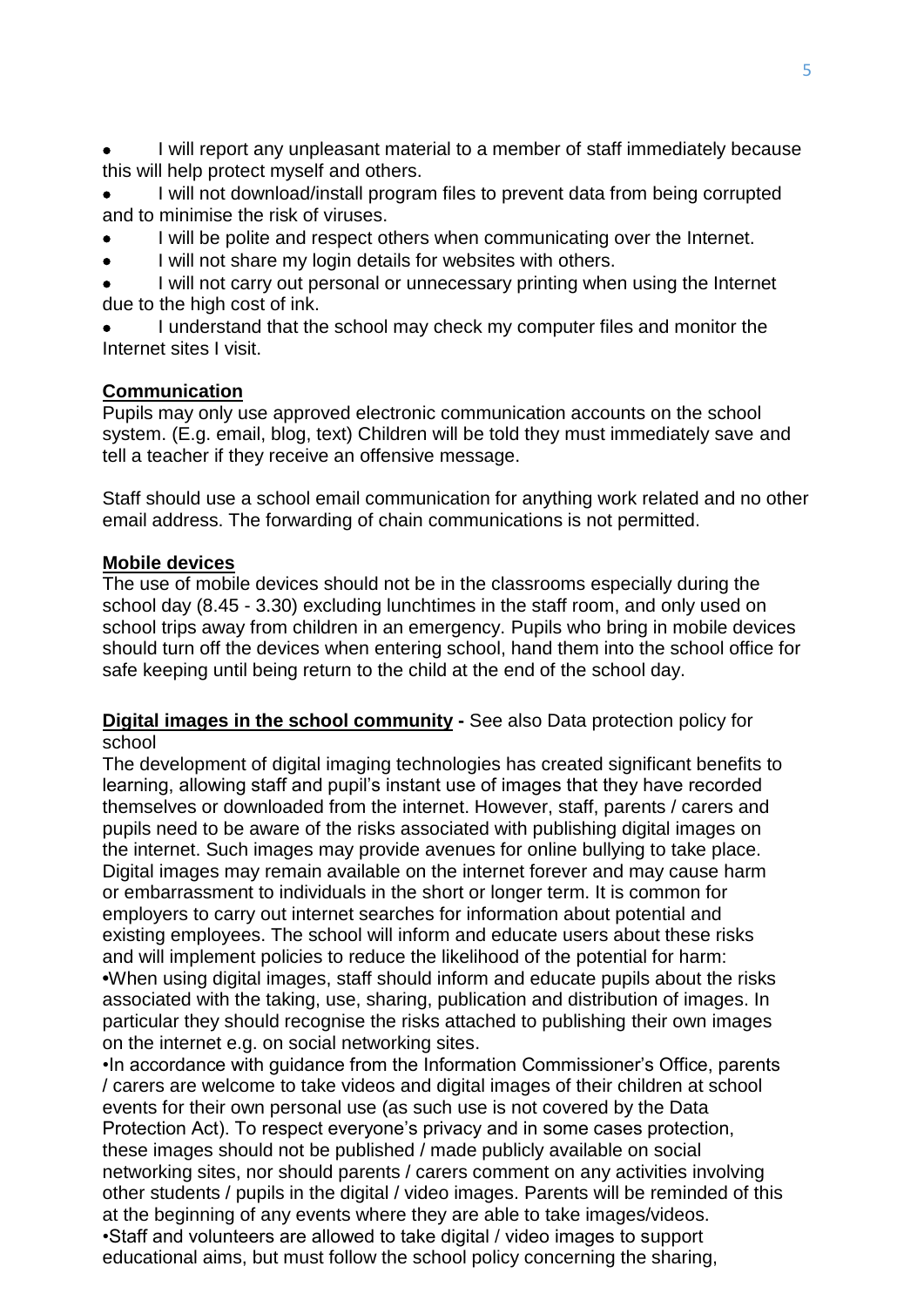distribution and publication of those images which prohibits such activity. Those images should only be taken on school equipment; the personal equipment of staff should not be used for such purposes.

•Care should be taken when taking digital / video images that pupils are appropriately dressed (e.g. school uniform or PE kit) and are not participating in activities that might bring the individuals or the school into disrepute.

•Pupils must not take, use, share, publish or distribute images of others without their permission*.* For example, a child must ask another before taking their photo. •Photographs published on the website, or elsewhere that include pupils will be selected carefully and will comply with good practice guidance on the use of such images.

•Pupils' full names will not be used anywhere on a website, particularly in association with photographs.

•Written consent from parents or carers will be obtained before photographs of pupils are published on the school website

•Pupil's work can only be published with the permission of the pupil and parents or carers.

#### **Social networking and personal publishing**

The school will control access to social networking sites, they will be restricted as appropriate. Pupils will be educated in the safe use of such sites alongside the use of relevant child friendly websites.

Pupils, staff and parents will be advised that the use of social network spaces outside school brings a range of dangers for primary aged pupils. Pupils will be advised and taught through the curriculum to use nicknames and avatars when using social networking sites. Staff must not make 'friends' or communicate with current pupils or pupils that have left on any social network site, i.e. Facebook, Instagram. Staff should check that their privacy setting is set to the most secure setting and also consider changing their profile name and picture. Staff who choose to use 'Facebook' and other network sites do so at their own risk and should be aware of the School's Code of Conduct.

Pupils will be taught when 'gaming' i.e on Playstation, Xbox, Nintendo or PC, they should only communicate with people they know rather than unknown gamers and play age appropriate games.

#### **Managing filtering**

The school will work with Walsall Children's Services to ensure systems to protect pupils are reviewed. If staff comes across unsuitable on-line materials, the site must be reported to the online safety Coordinator. If pupils come across unsuitable on-line materials, the site must be reported to their teacher who will inform the online safety Coordinator. Staff are now able to access sites such as 'You Tube' and others on request but staff need to be aware that these sites do contain inappropriate materials and therefore children are not allowed to use these sites. **Links and content should be checked in school just prior to use in the classroom due to daily rotation of advertising content and ability to access in school.**

#### **Managing 21st century technologies**

Emerging technologies will be examined for educational benefit and a risk assessment will be carried out before use in school is allowed.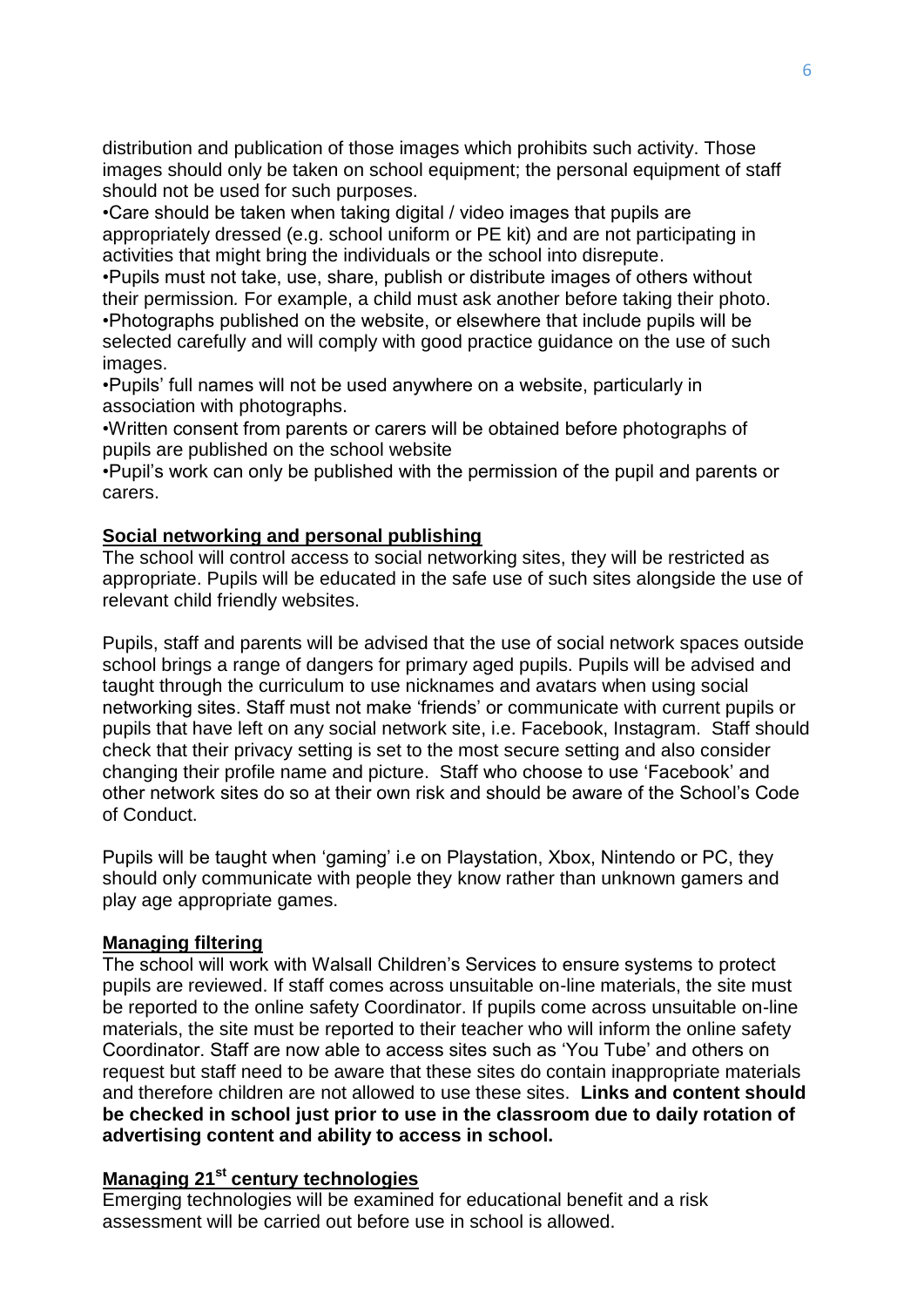#### **School staff should be aware that mobile technologies with wireless internet access can bypass school filtering systems and present a new route to undesirable material and communications.**

Personal devices, including mobile phones, will not be used during lessons or formal school time unless express permission is given by the Head or Deputy Head. Personal devices must not be accessed (e.g. in another room or locked away) when children are present. The sending of abusive or inappropriate messages or files by Bluetooth or any other means is forbidden. Staff will be issued with a school phone where contact with pupils or a parent is required. **Staff will not use personal devices to capture images/videos of pupils.**

#### **Protecting personal data**

Personal data will be recorded, processed, transferred and made available according to the Data Protection Act 2019. Refer to the School's data handling policy. Staff must encrypt memory sticks to store any personal data relating to work that needs to leave the school premises. This should be the only form of data storage that staff uses. **Staff should ensure that the device is not left unattended.** 

#### **Staff should not walk away from any device without first locking it.**

#### **Authorising Internet access**

Parents will be asked to sign and return a consent form.

#### **Handling Online safety complaints**

Complaints of internet misuse will be dealt with by an online safety coordinator or the Head. They need to be recorded on an online safety incident form. (See appendix three) Any complaint about staff misuse must be referred to the head teacher or LADO (Michelle Pinnock Ouma - 01922 654040 / 07432 422205/ **[Michelle.Pinnock-](mailto:Michelle.Pinnock-Ouma@walsall.gov.uk)[Ouma@walsall.gov.uk](mailto:Michelle.Pinnock-Ouma@walsall.gov.uk)**)

Complaints of a safeguarding nature must be dealt with in accordance with school's safeguarding procedures. Pupils and parents will be informed of consequences for pupils misusing the Internet.

#### **Staff and the Online safety policy**

All staff will receive in house online safety update training on an annual basis. Staff are informed that network and internet traffic will be monitored and can be traced to the individual user. Staff will always use a child friendly safe search engine when accessing the web with pupils, for example [www.swiggle.org.uk](file://vmps-edcfiler01/Information%20Services$/ICT%20Curriculum%20Team/1Online%20Safety%20-%20Nicola/Schools/Online%20Safety%20policy/Policies%20created%20with%20schools/Little%20Bloxwich/www.swiggle.org.uk)

Staff that manage filtering systems or monitor ICT use will be supervised by senior management and work to clear procedures for reporting issues.

It is more likely that the school will need to deal with incidents that involve inappropriate rather than illegal misuse. It is important that any incidents are dealt with as soon as possible in a proportionate manner, and that members of the school community are aware that incidents have been dealt with. It is intended that incidents of misuse will be dealt with through normal behaviour / disciplinary procedures as follows: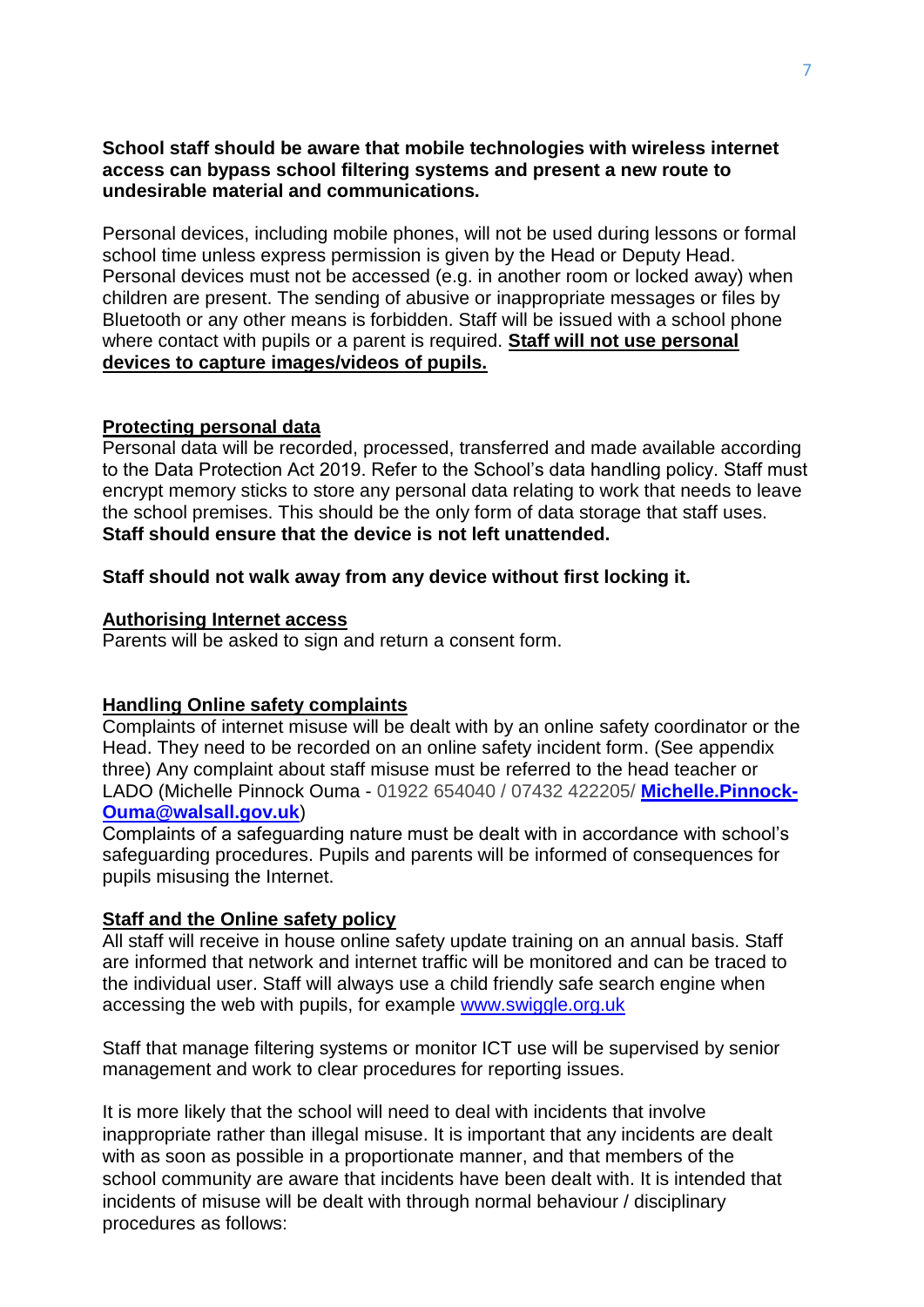| Pupil Incidents:                                                                                                                                                      | Refer to class teacher | Refer to Headteacher | Refer to Police | Refer to technical support<br>staff for action re filtering | Inform parents / carers | rights<br>Removal of network<br>internet access | Warning | detention / exclusion<br>Further sanction eg |
|-----------------------------------------------------------------------------------------------------------------------------------------------------------------------|------------------------|----------------------|-----------------|-------------------------------------------------------------|-------------------------|-------------------------------------------------|---------|----------------------------------------------|
| Deliberately accessing or trying to access<br>material that could be considered illegal (see<br>list in earlier section on unsuitable /<br>inappropriate activities). |                        | X                    |                 |                                                             | X                       | X                                               |         | X                                            |
| Unauthorised use of non-educational sites<br>during lessons                                                                                                           | X                      |                      |                 |                                                             | X                       |                                                 | X       |                                              |
| Unauthorised use of mobile phone / digital<br>camera / other handheld device                                                                                          | X                      | X                    |                 |                                                             | X                       |                                                 | X       |                                              |
| Unauthorised use of social networking /<br>instant messaging / personal email                                                                                         | X                      | X                    |                 |                                                             | X                       |                                                 | X       |                                              |
| Unauthorised downloading or uploading of<br>files                                                                                                                     |                        | X                    |                 | X                                                           | X                       |                                                 | X       |                                              |
| Allowing others to access school network by<br>sharing username and passwords                                                                                         | X                      | X                    |                 |                                                             | X                       | X                                               |         |                                              |
| Attempting to access or accessing the school<br>network, using another student's / pupil's<br>account                                                                 | X                      | X                    |                 |                                                             | X                       | X                                               | X       |                                              |
| Attempting to access or accessing the school<br>network, using the account of a member of<br>staff                                                                    | X                      | X                    |                 |                                                             | X                       | X                                               |         |                                              |
| Corrupting or destroying the data of other<br>users                                                                                                                   |                        | X                    |                 |                                                             | X                       | X                                               |         |                                              |
| Sending an email, text or instant message that<br>is regarded as offensive, harassment or of a<br>bullying nature                                                     | X                      | X                    |                 |                                                             | X                       | X                                               | X       | X                                            |
| Continued infringements of the above,<br>following previous warnings or sanctions                                                                                     |                        | X                    |                 |                                                             | X                       | X                                               |         | X                                            |
| Actions which could bring the school into<br>disrepute or breach the integrity of the ethos<br>of the school                                                          |                        | X                    |                 |                                                             | X                       | X                                               |         | X                                            |
| Using proxy sites or other means to subvert<br>the school's filtering system                                                                                          | X                      | X                    |                 |                                                             | X                       | X                                               |         | X                                            |
| Accidentally accessing offensive or<br>pornographic material and failing to report the<br>incident                                                                    | X                      | X                    |                 | X                                                           | X                       |                                                 |         |                                              |
| Deliberately accessing or trying to access<br>offensive or pornographic material                                                                                      | X                      | X                    |                 | X                                                           | X                       |                                                 | X       | X                                            |
| Receipt or transmission of material that<br>infringes the copyright of another person or<br>infringes the Data Protection Act                                         | X                      | X                    |                 | X                                                           | X                       | X                                               | X       |                                              |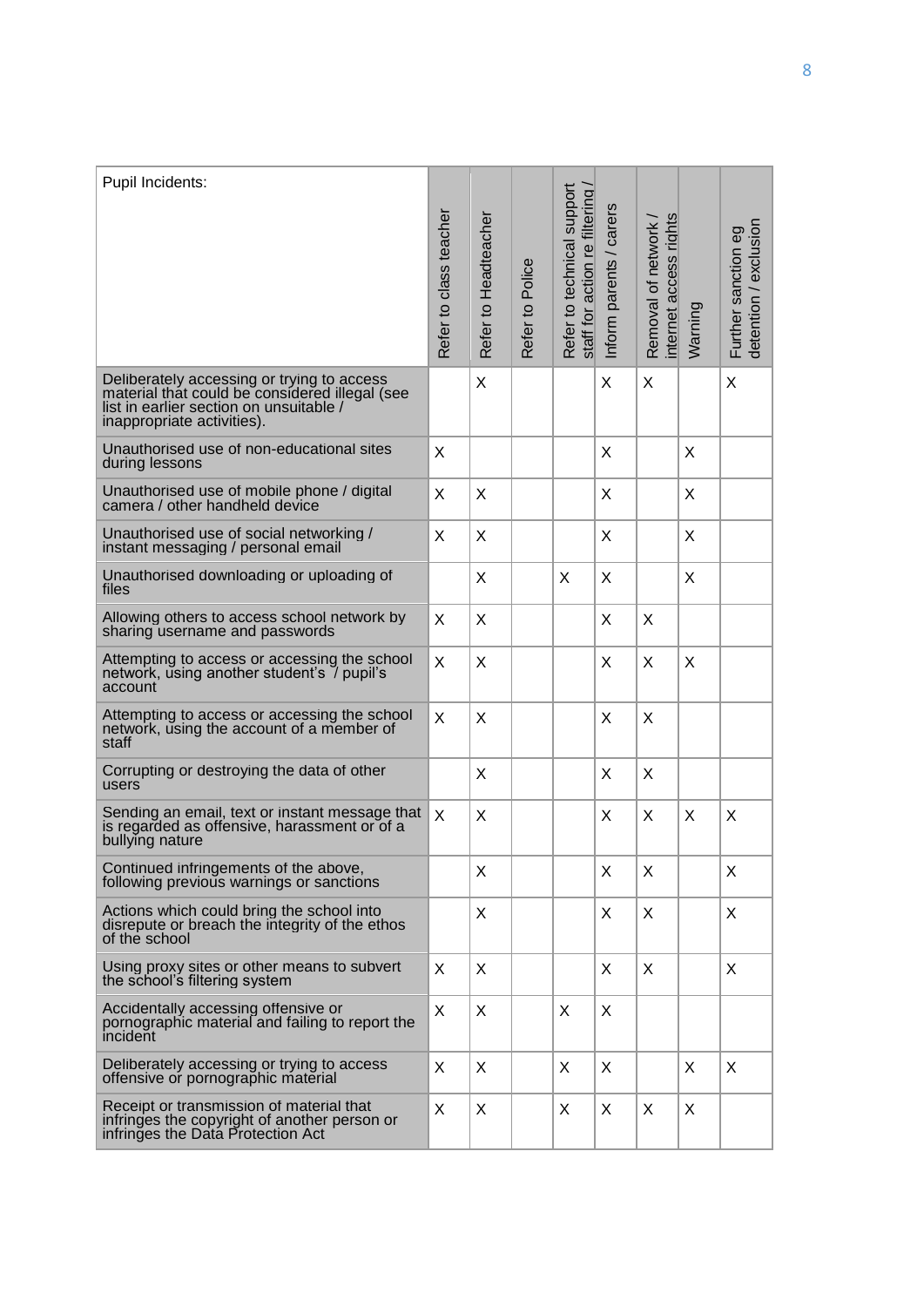| <b>Staff Incidents/Sanctions:</b>                                                                                                                                           | Refer to line manager | Refer to Headteacher | Refer to Local<br>Authority / HR | Refer to Police | Refer to Technical<br>Support Staff for | Warning | Suspension | Disciplinary action |
|-----------------------------------------------------------------------------------------------------------------------------------------------------------------------------|-----------------------|----------------------|----------------------------------|-----------------|-----------------------------------------|---------|------------|---------------------|
| Deliberately accessing or trying to access<br>material that could be considered illegal (see<br>list in earlier section on unsuitable /<br>inappropriate activities).       |                       | X                    | X                                |                 | X                                       | X       | X          | X                   |
| Excessive or inappropriate personal use of<br>the internet / social networking sites / instant<br>messaging / personal email                                                |                       | X                    |                                  |                 | X                                       | X       |            |                     |
| Unauthorised downloading or uploading of<br>files                                                                                                                           |                       | X                    |                                  |                 | X                                       | X       |            |                     |
| Allowing others to access school network by<br>sharing username and passwords or<br>attempting to access or accessing the school<br>network, using another person's account | X                     |                      |                                  |                 |                                         |         |            |                     |
| Careless use of personal data eg holding or<br>transferring data in an insecure manner                                                                                      |                       | X                    |                                  |                 |                                         | X       |            |                     |
| Deliberate actions to breach data protection<br>or network security rules                                                                                                   |                       | X                    |                                  |                 | X                                       | X       |            |                     |
| Corrupting or destroying the data of other<br>users or causing deliberate damage to<br>hardware or software                                                                 |                       | X                    | X                                |                 | X                                       | X       | X          | X                   |
| Sending an email, text or instant message<br>that is regarded as offensive, harassment or<br>of a bullying nature                                                           |                       | X                    | X                                |                 | X                                       | X       | X          | X                   |
| Using personal email / social networking /<br>instant messaging / text messaging to<br>carrying out digital communications with<br>pupils                                   |                       | X                    | X                                |                 |                                         | X       | X          | X                   |
| Actions which could compromise the staff<br>member's professional standing                                                                                                  |                       | Χ                    |                                  |                 |                                         | X       |            |                     |
| Actions which could bring the school into<br>disrepute or breach the integrity of the ethos<br>of the school                                                                |                       | X                    | X                                |                 |                                         | X       |            |                     |
| Using proxy sites or other means to subvert<br>the school's filtering system                                                                                                |                       | X                    |                                  |                 | X                                       | X       |            |                     |
| Accidentally accessing offensive or<br>pornographic material and failing to report the<br>incident                                                                          |                       | X                    |                                  |                 | X                                       |         |            |                     |
| Deliberately accessing or trying to access<br>offensive or pornographic material                                                                                            |                       | X                    | X                                |                 | X                                       | X       | X          | X                   |
| Continued infringements of the above,<br>following previous warnings or sanctions                                                                                           |                       |                      |                                  |                 |                                         |         |            | X.                  |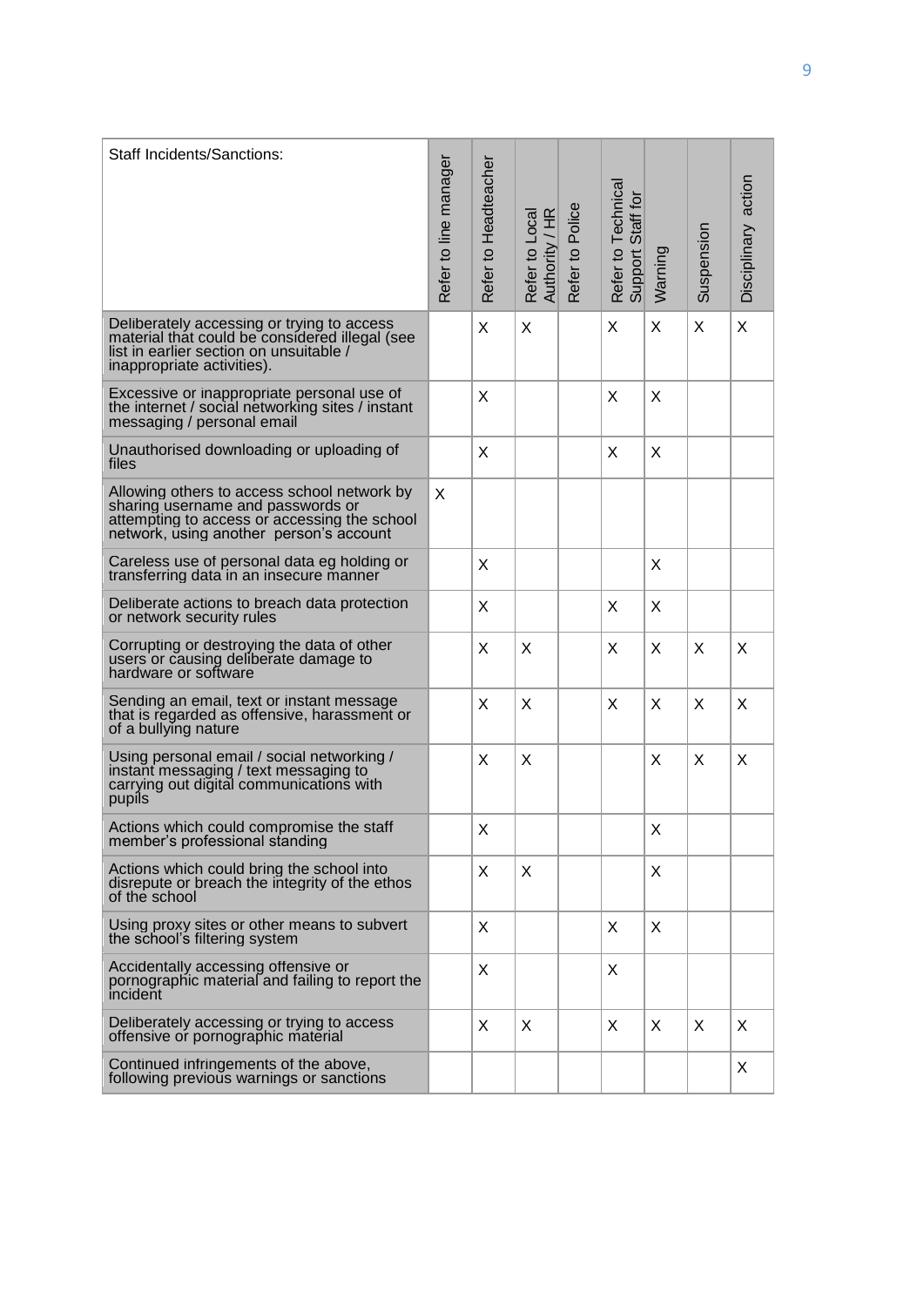#### **Incidents**



#### To be reviewed September 2022

AUP:

Purple Mash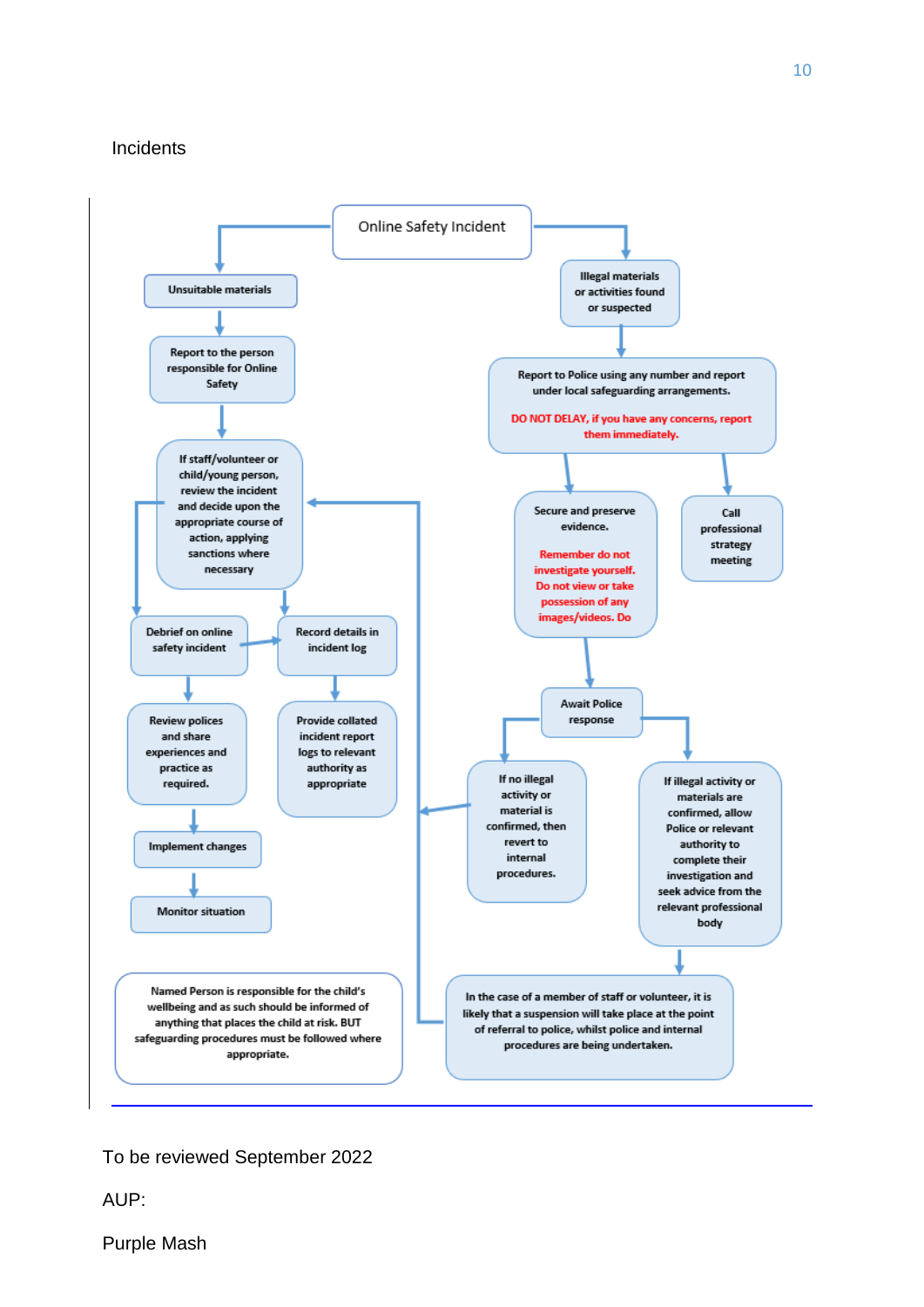

# Pupil Acceptable Use Policy Agreement

## My name:

……………………………………

Date: …………………………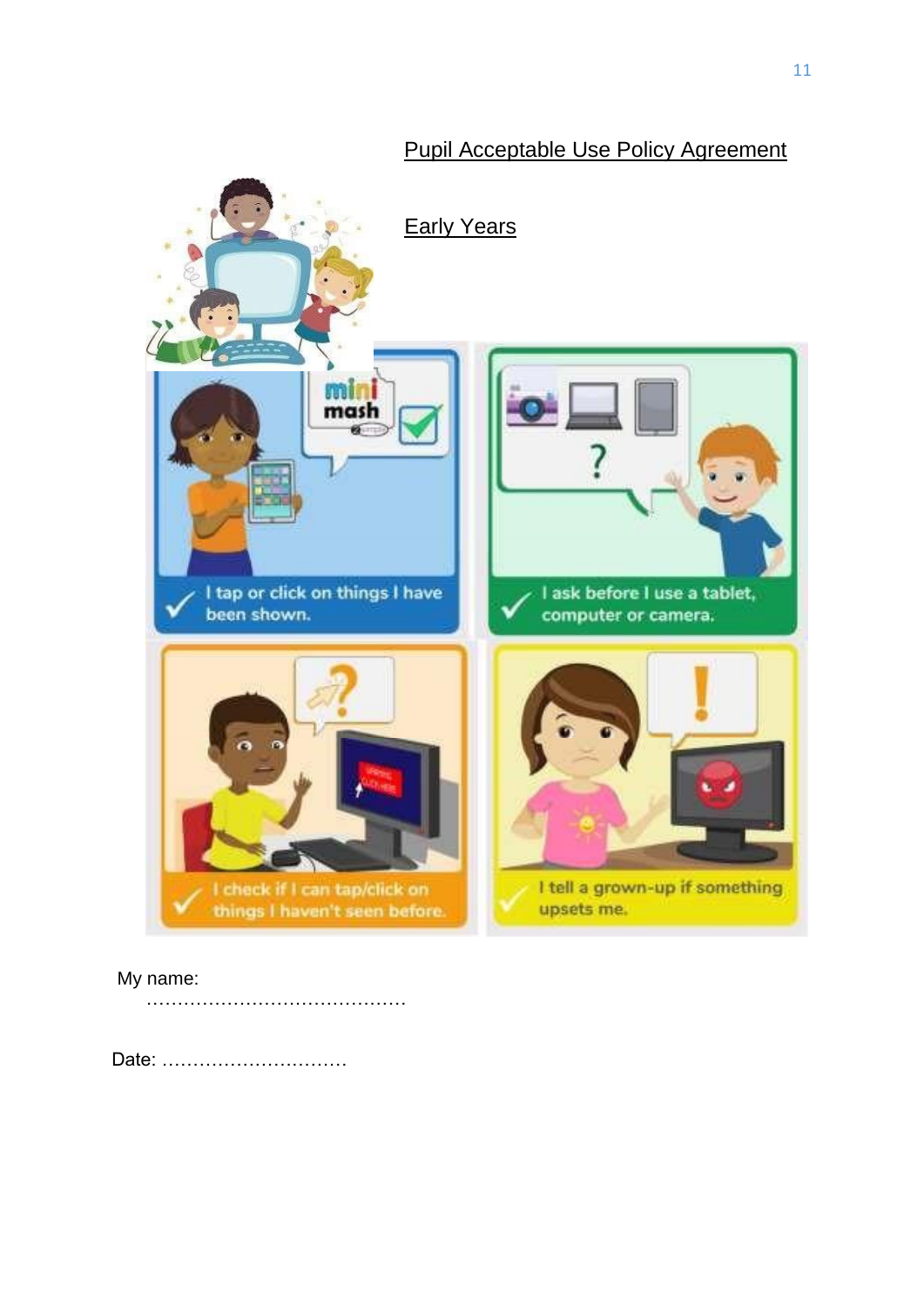# Pupil Acceptable Use Policy Agreement



Key Stage 1

This is how we stay safe when we use

computers:

- I will ask a teacher or suitable adult if I want to use the computers / tablets
- I will only use activities that a teacher or suitable adult has told or allowed me to use
- I will take care of the computer and other equipment
- I will ask for help from a teacher or suitable adult if I am not sure what to do or if I think I have done something wrong
- I will tell a teacher or suitable adult if I see something that upsets me on the screen
- I know that if I break the rules I might not be allowed to use a computer / tablet

Signed(child):………………………………………

Date:…………………………………………………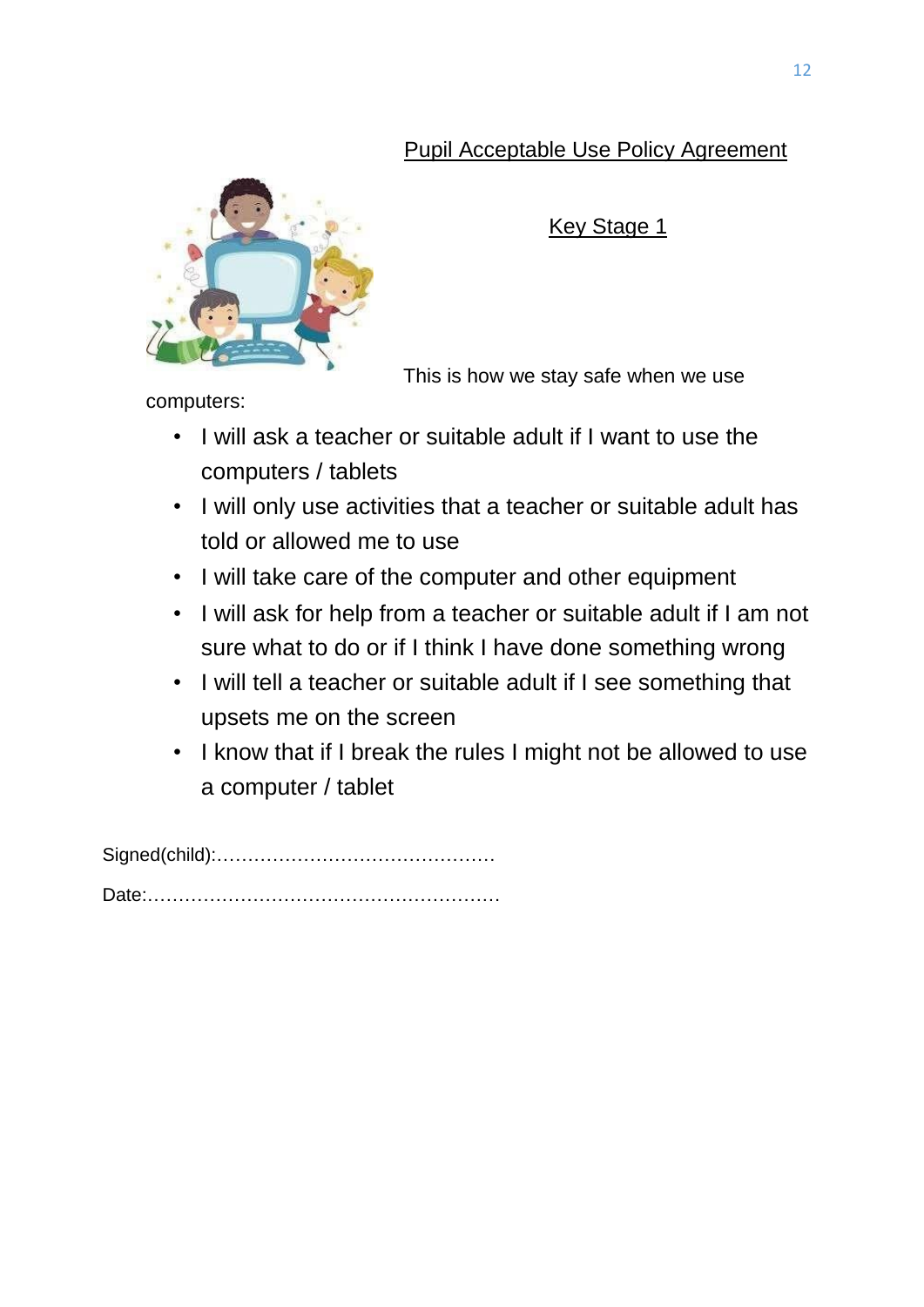# Pupil Acceptable Use Policy Agreement



KS2

- I will only access computing equipment when a trusted adult has given me permission and is present.
- I will not deliberately look for, save or send anything that could make others upset.
- I will immediately inform an adult if I see something that worries me, or I know is inappropriate.
- I will keep my username and password secure; this includes not sharing it with others.
- I understand what personal information is and will never share my own or others' personal information such as phone numbers, home addresses and names.
- I will always use my own username and password to access the school network and subscription services such as Purple Mash.
- In order to help keep me and others safe, I know that the school checks my files and the online sites I visit. They will contact my parents/carers if an adult at school is concerned about me.
- I will respect computing equipment and will immediately notify an adult if I notice something isn't working correctly or is damaged.
- I will use all communication tools such as email and blogs carefully. I will notify an adult immediately if I notice that someone who isn't approved by the teacher is messaging.
- Before I share, post or reply to anything online, I will T.H.I.N.K.
	- $T = Is it true?$
	- $H = Is$  it Helpful?
	- $I =$  Is it Inspiring?
	- $N = Is$  it Necessary?
	- $K = Is$  it Kind?
- I understand that if I behave negatively whilst using technology towards other members of the school, my parents/carers will be informed and appropriate actions taken.

My name: ……………………………………

Date: …………………………